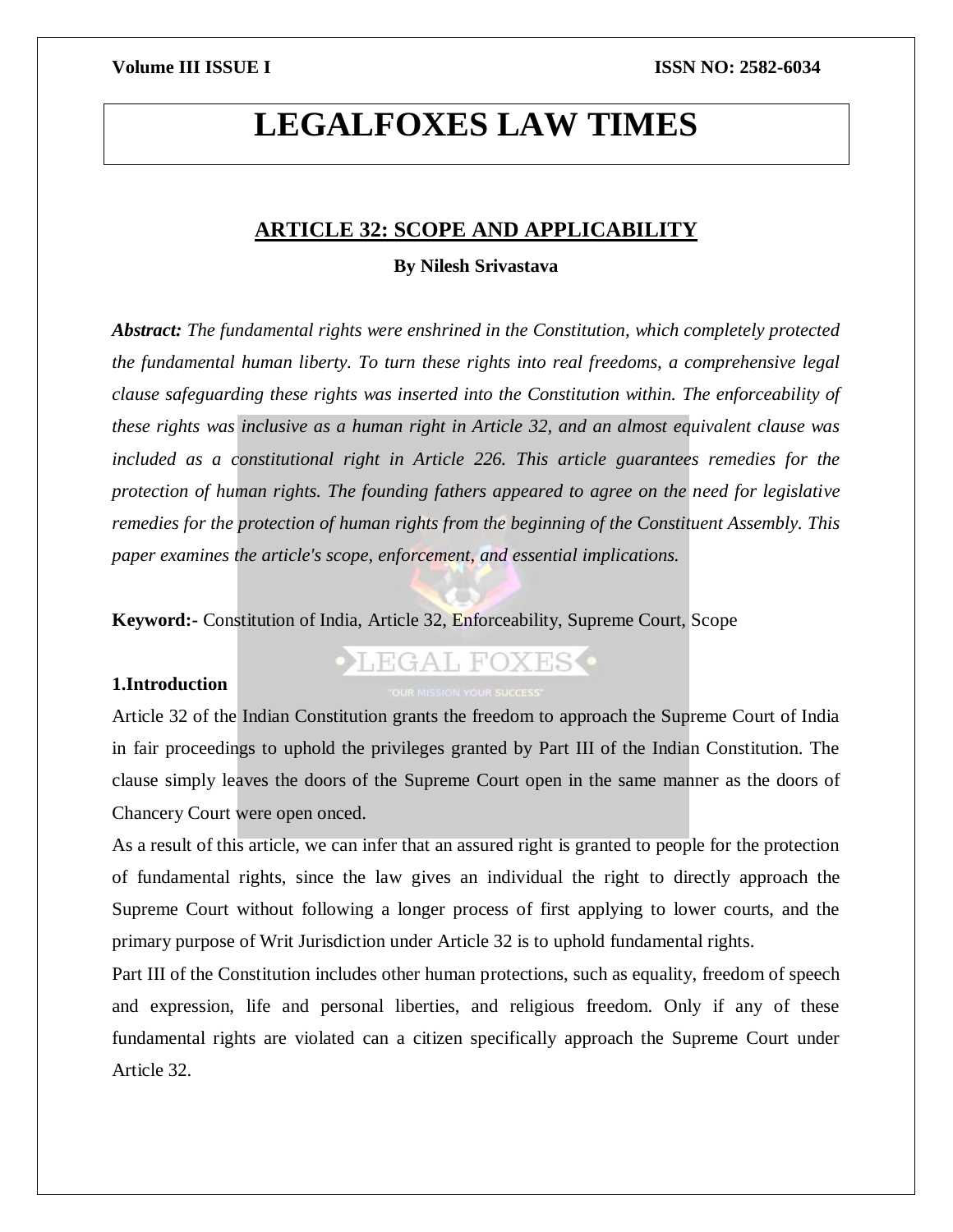Even the father of the Constitution, Dr. B.R.Ambedkar stated *"If I was asked to name any particular article in this Constitution as the most important - an article without which this Constitution would be a nullity - I could not refer to any other article except this one (Article 32). It is the very soul of the Constitution and the very heart of it."<sup>1</sup>*

### **2.Writs under Article 32**

In the event of an infringement of fundamental rights, the supreme court can be approached by the citizens under Article 32. In the event of an infringement of fundamental rights, there are five forms of writs that may be issued:

- *Habeas Corpus:* In simple terms it signifies, 'produce the body'. This indicates that the main object of this writ is to argue against an individual's wrongful imprisonment. Its aim is to protect a person from illegal harm caused by the administrative system.
- *Mandamus:* It simply translates to 'We Command.' This writ is granted by a supreme court to a lower court or government officer for the proper implementation of obligatory and specifically ministerial duties.
- *Certiorari:* It simply translates to 'to be certified.' It is given where control is wrongfully exercised and the attention to the judgement of the case is on it.
- *Prohibition:* This is a writ that requires a lower court not to do something that the law prohibits it from doing. The main goal is to prevent an inferior court from abusing its powers or acting in contravention of Natural Justice provisions.
- *Quo Warranto:* It translates as 'by what means.' This writ shall be used in public service cases and shall be issued to prevent citizens from serving in public office to which he is not entitled.

### **3.Scope of Article 32**

 $\overline{\phantom{a}}$ 

This article discusses the final of the Fundamental Rights; it is remedial in essence rather than substantive. It is, however, no less significant than the other privileges. According to Dr. Ambedkar, *"just as the remedy of habeas corpus is recognized as the bulwark of liberties in England, this Article has been considered as the heart and soul of the Constitution."*

<sup>1</sup> https://lawsisto.com/legalnewsread/OTU1Mw==/The-Significance-and-Scope-of-Article-32-of-the-Indian-Constitution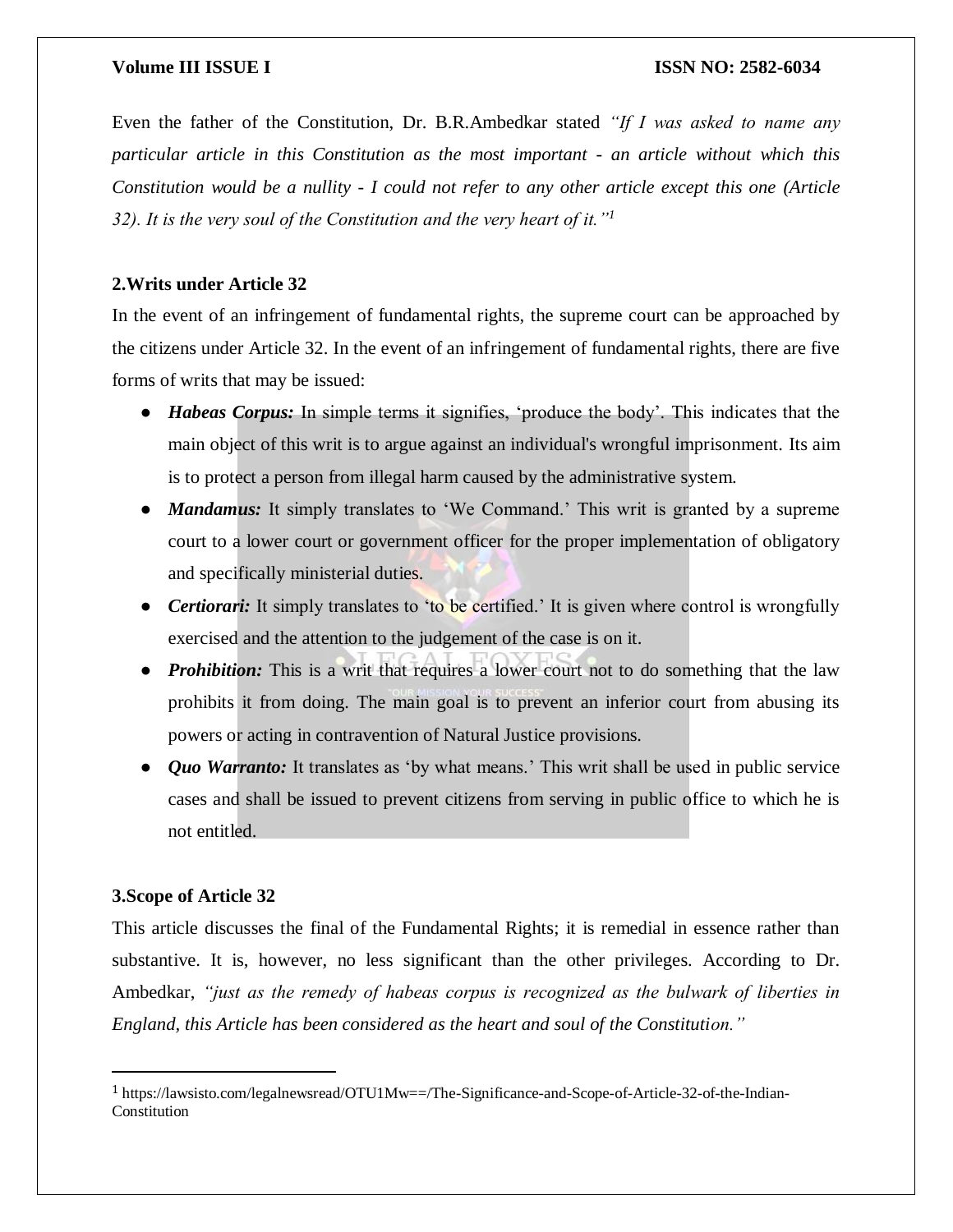Justice Gajendragadhkar stated *"The Fundamental Right to move this Court can therefore be appropriately described as the cornerstone of the democratic edifice raised by the Constitution. That is why it is natural that this Court should, regard itself 'as the protector and guarantor of Fundamental Rights' and should declare that it cannot, consistently with the responsibility laid upon it, refuse to entertain applications seeking protection against infringements of such rights."<sup>2</sup>*

The remedies for enforcing the rights granted by this Article are as follows:

- This Article guarantees the freedom to approach the Apex Court by suitable proceedings for the purpose of enforcing rights.
- The Supreme Court has the authority to issue instructions, directives, or writs, including those of the form of habeas corpus, prohibition, quo warranto, mandamus, and certiorari, that are essential for the execution of right granted.
- Without regard to the powers imposed on the Supreme Court by clauses  $(1)^3$  and  $(2)^4$ , parliament may by statute authorise any other Court to exercise its authority or any of the powers used by the Supreme Court under clauses  $(1)^5$  and  $(2)^6$ .
- Except as otherwise provided by this Constitution, the right granted by article 32 shall not EGAL FOXES be suspended.

### **4.Restriction under Article 32**

**Res Judicata:** Based on public policy considerations, the Supreme Court has placed a major limit on the exercise of its authority under Article 32 by introducing the doctrine of res judicata. It is in the long term interests of humanity that substantive decisions of courts of relevant authority have finality and that parties are not subjected to the same type of litigation twice. As a result, an individual cannot file several petitions under Article 32 for the same cause of action.

 $\overline{a}$ 2

http://epgp.inflibnet.ac.in/epgpdata/uploads/epgp\_content/S000020LA/P001369/M010318/ET/1513750403JPLAW-11-Q-I.pdf

<sup>3</sup> Article 32(1), Constitution of India

<sup>4</sup> Article 32(2), Constitution of India

<sup>5</sup> *Ibid, 3.*

<sup>6</sup> *Ibid, 4.*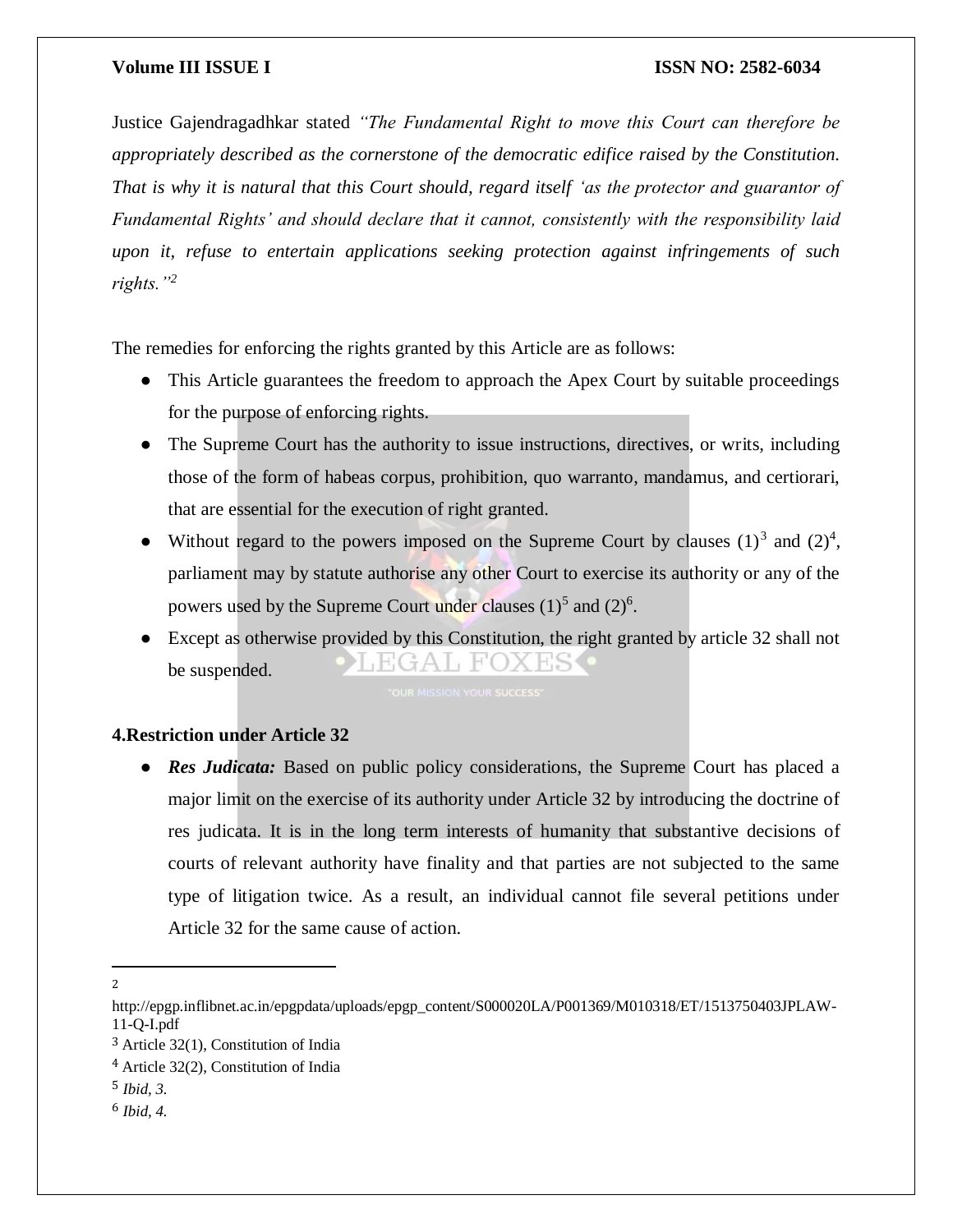But as established by Amalgamated Coalfields v. Janapada Sabha, Chinolvara<sup>7</sup>, "res*judicata would not apply if orders sought to be challenged through successive writ petitions as for example, when a petition challenging the validity of the tax assessment for one year is dismissed by the Supreme Court, a similar order passed for the subsequent year can be challenged through a new writ petition on some grounds not raised earlier in the first writ petition."*

In Lallubhai v. Union of India<sup>8</sup>, the Supreme Court observed that *"the doctrine of constructive res judicata is applied only to civil actions and civil proceedings. This principle of public policy is entirely inapplicable to illegal detention and does not bar a subsequent petition for a writ of habeas corpus under Art. 32 on fresh grounds not taken in the earlier petition for the same relief."*

Where a writ petition under Article 226 is dismissed by the High Court, a writ petition under Article 32 cannot be filed in the Supreme Court to obtain relief in the same matter. The principle of res judicata states that if a judgement is rendered by a court of competent jurisdiction, it is binding on the parties unless reversed or amended through an appeal, amendment, or other legal process.

- *Doctrine of Laches:* Laches or unreasonable delay on the part of the petitioner can render him unable to file a writ petition under Art. 32 to impose his Fundamental Right. The Court denies the petitioner's request for remedy on the grounds of laches unless there is a fair cause for the wait. As a result, the aggrieved party should file the lawsuit as soon as possible. In Rabindra Nath v. Union of India<sup>9</sup>, the Court rejected a writ petition lodged under Arts. 14 and 16 to appeal the seniority clause enacted fifteen years earlier.
- Alternative Relief Is Available: The presence of an alternative solution does not preclude the award of remedy under Article 32.<sup>10</sup> Also under Article 226, the availability of an alternative solution is not grounds for excluding adequate redress in cases including violations of fundamental rights.<sup>11</sup> In Kharak Singh v. State of U.P.<sup>12</sup>, it was held that *"in*

 $\overline{\phantom{a}}$ 

<sup>7</sup> AIR 1961 SC 964.

<sup>8</sup> AIR 1981 SC 728.

<sup>9</sup> AIR 1970 SC 470 : (1970) 1 SCC 84.

<sup>10</sup> K.K. Kochunni Moopil Nair v. State of Madras, AIR 1959 SC 725

<sup>11</sup> U.P. State V Mohd. Nooh AIR 1959 SC Sb, Kharak Singh V State of U.P. AIR 1963. SC. 1295.

<sup>12</sup> AIR 1963 SC 1295.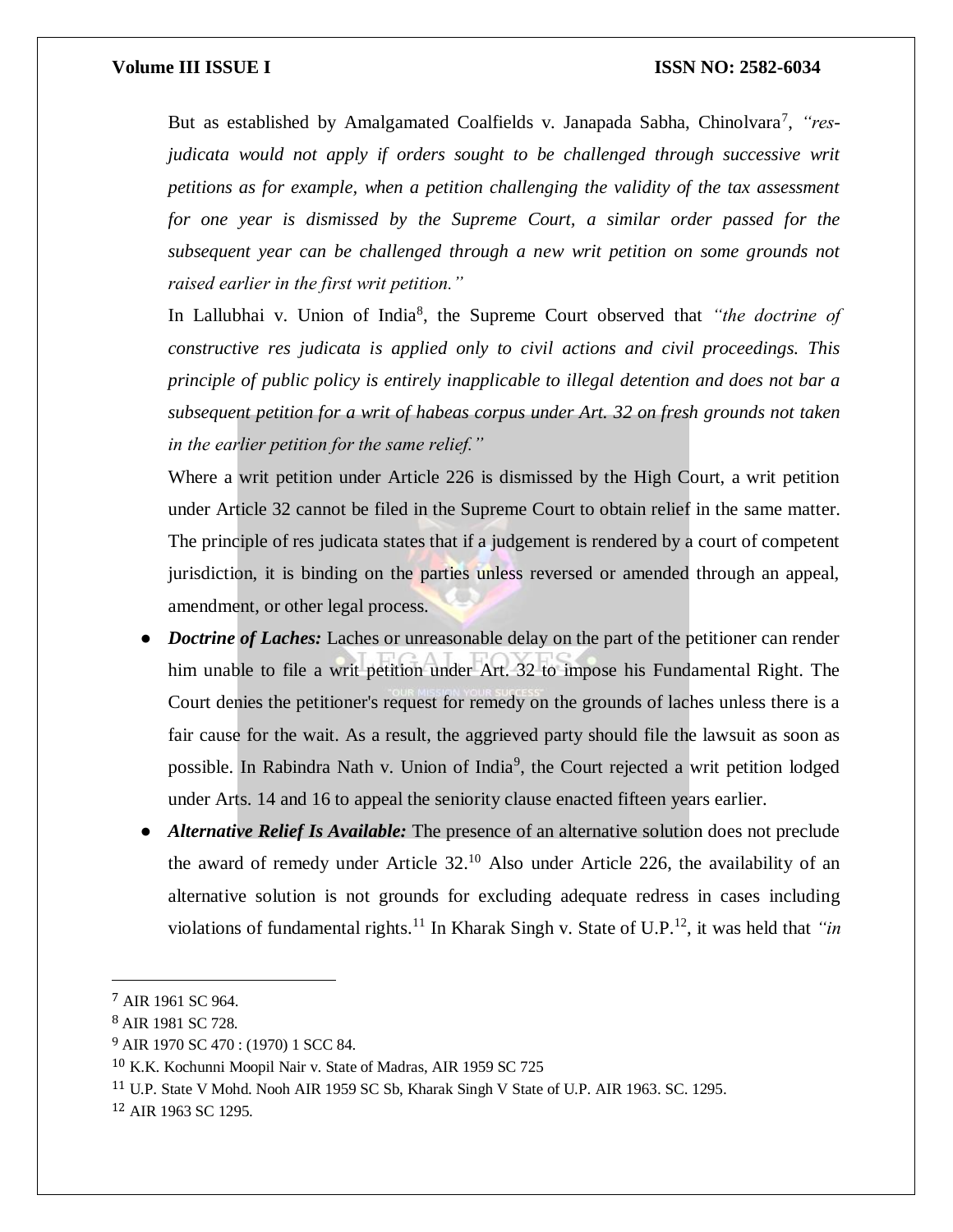*cases involving the breach of fundamental rights, even under Article 226, the existence of an alternative remedy is no ground for the refusal of proper relief. The existence of an alternative relief is no bar to the grant of remedy under article 32."*

*No Direct Place under Article 32:* In Bhisham Das v. State of Punjab<sup>13</sup>, it was held that *"writ petition as regards regularization of service would require detailed investigation into the facts."* The court ordered the petitioner to first approach the State Government with a plea for regularisation.

#### **5.Against whom writ can be issued**

The protections granted to citizens by the Fundamental Rights enshrined in Part III of the Constitution are an assurance against State interference, as opposed to violations of those rights by private parties. The usual law of land provides adequate protection for private acts.

• In P. D. Shamdasani v. Central Bank of India<sup>14</sup>, the petitioner filed an application under Article 32 to seek protection from the Court on the premises that the conduct of another private individual – the Central Bank of India – violated his property rights under Articles 19 (1) (f) and 31. The petition was dismissed by the Supreme Court.

Fundamental Rights may be used to sue the government. In Article 12, the word 'state' is specified. The acts of each of the entities included in the definition of the word 'State' in Article 12 may be questioned in court under Article 13(2) for infringing Fundamental Rights. The most important phrase in Art. 12 is 'other authorities.' The Constitution makes no mention of this phrase. The Supreme Court also broadened the phrase "other authority" in Art. 12 and extended the reach of the Fundamental Rights, bringing more and more bodies into the scope of the Fundamental Rights.

- In Rajasthan State Electricity Board v. Mohanlal<sup>15</sup>, the Supreme Court held that *"a State*" *electricity board, set up by a statute, having some commercial functions to discharge, would be an 'authority' under Article 12."*
- In A.R. Antulay v. R.S. Nayak, the Court held that *"the Court cannot pass an order or issue a direction which would be violative of Fundamental Rights of citizens, it can be*

 $\overline{a}$ 

<sup>13</sup> AIR 1961 SC 1570.

<sup>14</sup> AIR 1952 SC 59

<sup>15</sup> AIR 1967 SC 1857